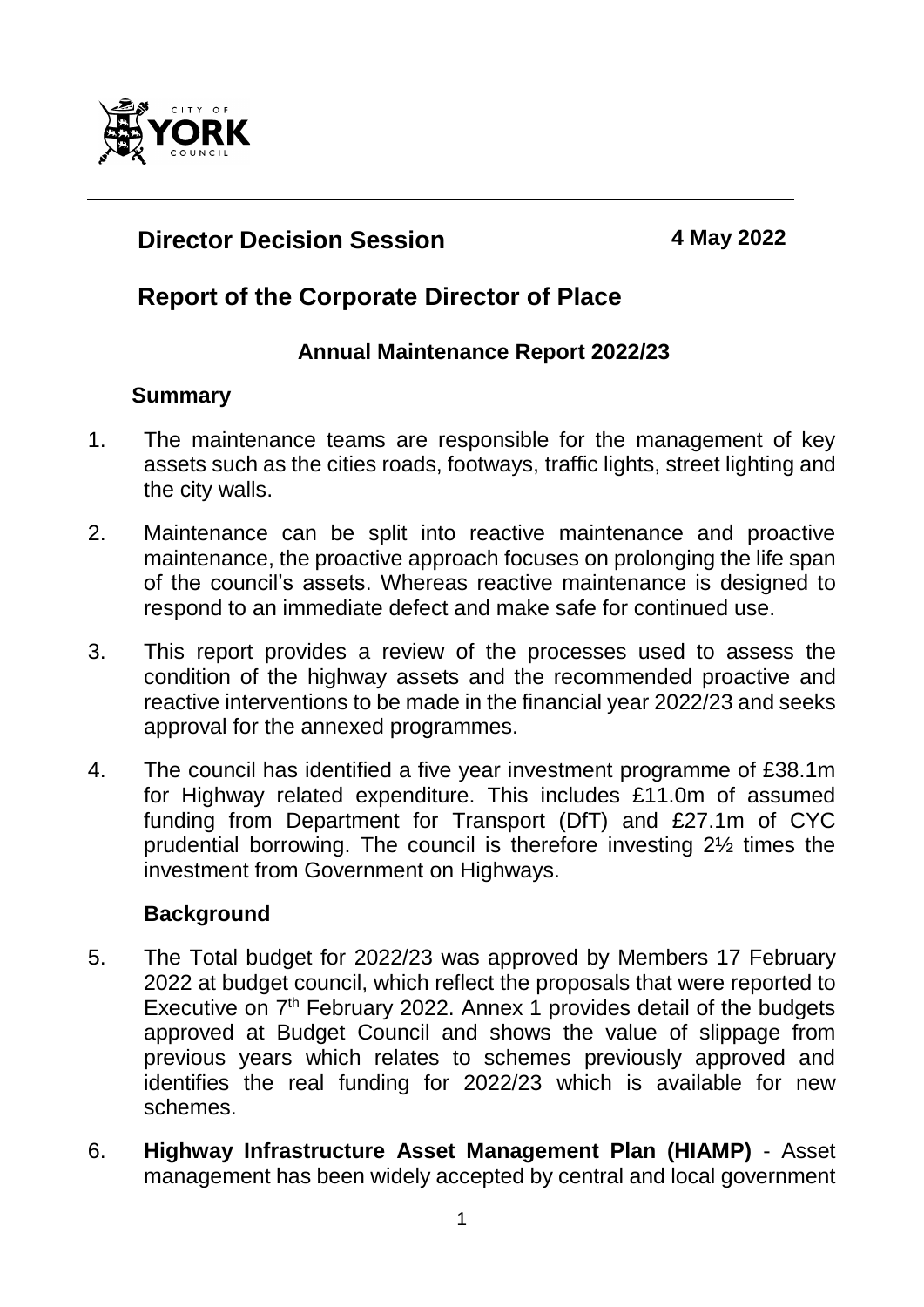as a means to deliver a more efficient and effective approach to management of highway infrastructure assets through longer term planning, ensuring that standards are defined and achievable for available budgets. It also supports making the case for funding and better communication with stakeholders, facilitating a greater understanding of the contribution highway infrastructure assets make to economic growth and the needs of local communities. The Highway Infrastructure Asset Management Plan (HIAMP) is available: - [HIAMP\\_v7.pdf \(york.gov.uk\)](https://democracy.york.gov.uk/documents/s152734/Annex%20A%20-%20HIAMP_v7.pdf)

- 7. This report focuses on the Transport, Highways and Environment List and how the following lines from that report will be invested over the following year.
	- Highway Schemes
	- Highways Tadcaster Road
	- Drainage Investigation and Renewal
	- York City Walls
	- Ward Committees
	- National Cycle Network Route 65 Repairs
	- Street Lighting
	- Highway Drainage
	- Fordlands Road Flood Defences
	- Stonegate Natural Stone Renewal
	- Non Illuminated Signage
	- Knavesmire Culverts
	- River Bank Repairs
	- Flood Alleviation Schemes incl Germany Beck

The lining programme is currently in development and will follow this report. Ward Cllrs will be engaged when the first draft of the programme is complete . From the financial year 2023/24 the lining programme will form part of this annual report.

- 8. The budget lines identified above are subdivided into the following categories and allocations:
	- Carriageway programme
	- Footway programme
	- Slurry Sealing
	- Surface dressing programme
	- Large patching programme
	- Pot Hole Repair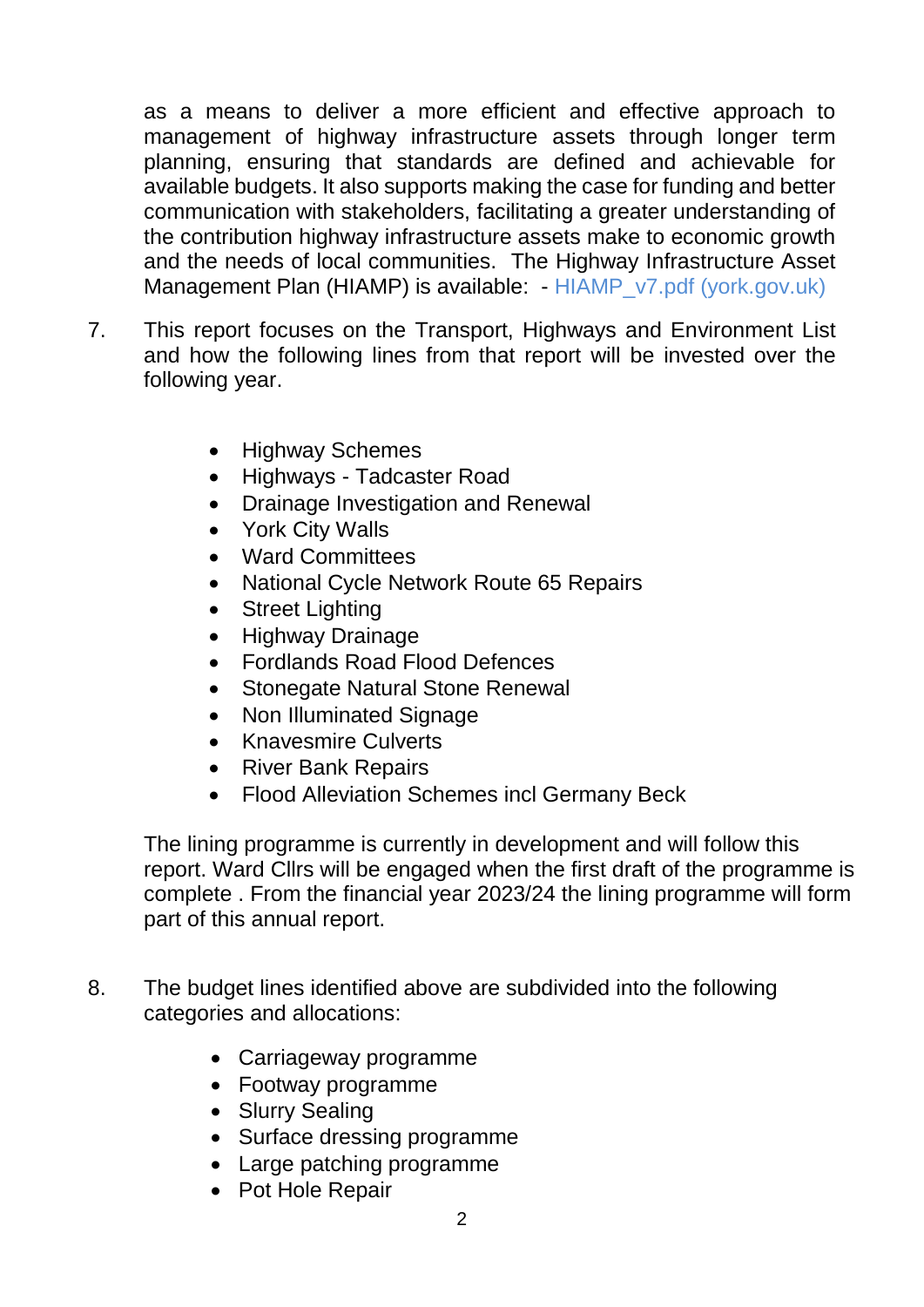- Previous Years Work
- Capital Ward committee scheme
- Capital drainage investigation
- Capital Gully Repair Engineering Works
- Capital street lighting replacement columns
- Capital City Walls Restoration
- Capital City Walls R&R
- Tadcaster Road
- Traffic Signal Asset Renewal
- Flood Alleviation Schemes incl Germany Beck
- Fordlands Road Flood Defences
- Stonegate Natural Stone Renewal
- National Cycle Network Route 65 Repairs
- 9. The budget approved by Council was based on an expected allocation from Department for Transport, at the present time the 2022/23 allocation is unknown. The funding from DfT will be used for eligible Highway Expenditure but it will be for Executive to determine whether this will result in additional allocation being invested in maintenance or if the base budget will remain the same and CYC funding reprioritised.

|                                           | Allocated | Assumed | J Difference |
|-------------------------------------------|-----------|---------|--------------|
|                                           | £'000     | £'000   | £'000        |
| <b>Potholes</b>                           | 1,260     |         | $+1,260$     |
| <b>Structural Maintenance (Needs)</b>     | 1,260     | 1,827   | $-567$       |
| <b>Structural Maintenance (Incentive)</b> | 315       | 380     | $-65$        |
| <b>Sub Total Maintenance</b>              | 2,835     | 2,207   | +628         |

- 10. Within the highways capital schemes from 2021/22 there was £1.64 million of unallocated funding that was added to the 2021/22 programme after the annual highway maintenance report. This was due to additional funding that DfT had provided over and above that assumed in the budget process. This has been used to fund the purchase land (£250K) near Haxby relating to the Haxby Station Project (Executive 30th Sept 2021) and £500k to cover the Hostile Vehicle Measures (Executive 13th January 2022).
- 11. The remaining £890k was agreed to be used to deliver various highway schemes across cycle margin repairs, concrete road joint repairs and rubber replacement speed cushions (£600k) highways works at Danesgate (£190k), street lighting safety improvements (£65k) and £35k relating to unadopted roads condition surveys.
- 12. Any slippage of these will be dealt with at year end close down of 2021/22.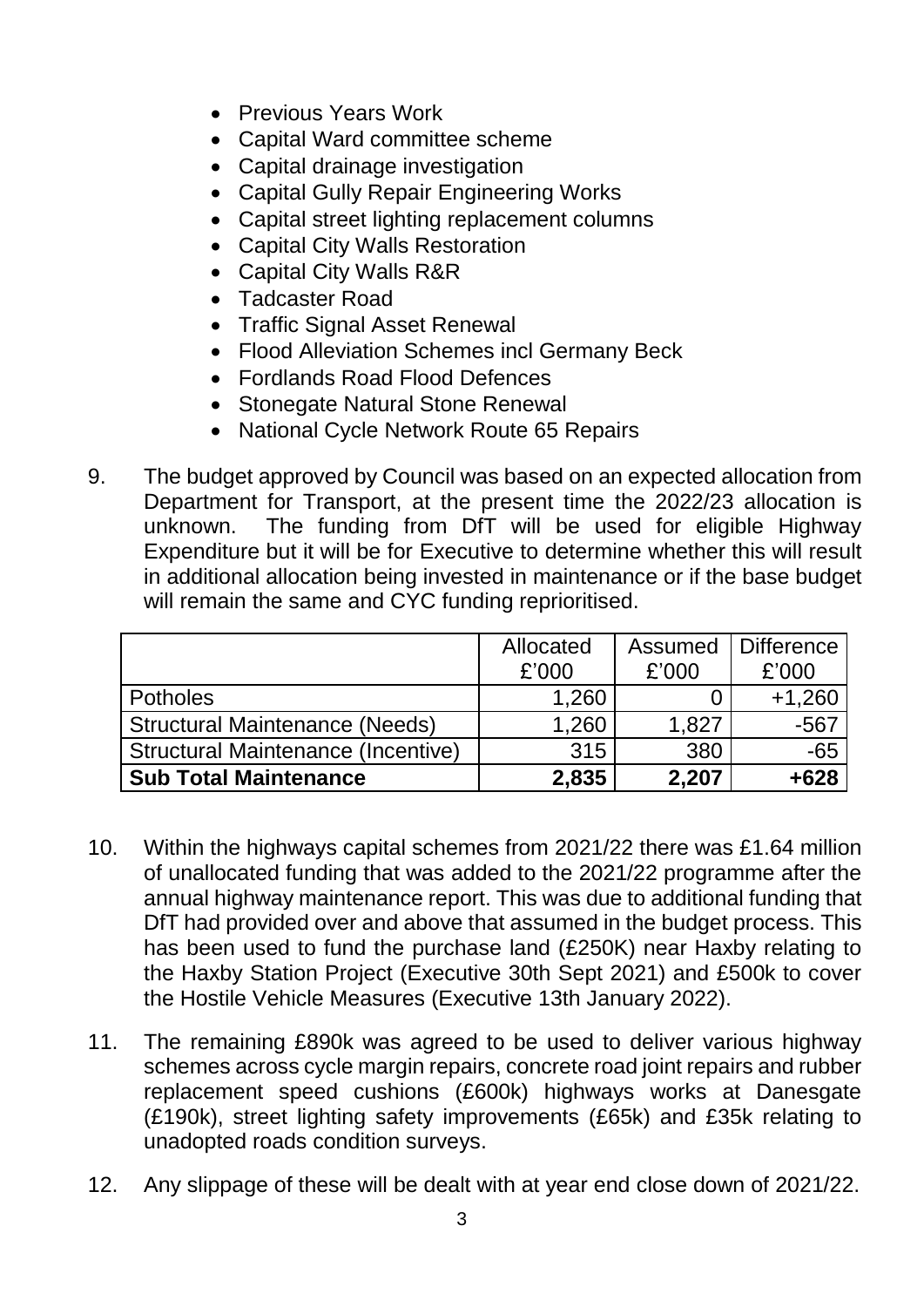## **Highways Programme**

- 13. In order to produce the programs of highway works for each year, information is drawn from a number of sources:
	- Highways Inspectors undertake an annual visual proactive condition survey of all our roads and footways, this in addition to their monthly inspections for reactive maintenance.
	- Visual condition inspections carried out with vehicle mounted Digital cameras, which survey of all our roads and footways annually (Gaist)
	- Skid resistance is captured annually using UKPMS (United Kingdom Pavement Management System) which is visual and machine surveys (SCANNER).
	- SCRIM Skid Coefficient Surveying, analysis, and data for forward work's needs.
	- National Street Gazetteer- Monthly submission, data reviews, creation and adjustment of new and existing streets data.
	- The public highway is inspected annually by GAIST (a surveying company) to produce five condition categories with grade 1 (very good), grade 2 (good), grade 3 (fair), grade 4 (poor) and grade 5 (very poor).
- 14. The conditional survey data is available for public viewing at the following link: [FF](https://cyc.maps.arcgis.com/apps/webappviewer/index.html?id=6e02c41a806e46879e7dc215f1275afb) On clicking the link, York Maps will open. To open the 2020/2021 survey information – click on street care on the left had side of the screen and a sub menu appears. By putting a tick in the box for 'Highways Annual Condition Survey 2020 Carriage' The detail appears for the 2020/2021 surveys. The Footway information is also a tick box that can be selected.
- 15. Notwithstanding previous levels of investment the current funding levels are not sufficient to keep all our assets in their current condition. Therefore ensuring we get best value out of the available funding is critically important requiring the service to determine at what point intervention is made. All assets are important, and we have a statutory duty to ensure that the highway is safe. We also endeavour to make sure our road network is resilient and can support economic growth and local communities in York. However, we have to work within an overall budget and therefore, during a time of diminishing resources and increasing customer expectations, we need to prioritise investment effectively. The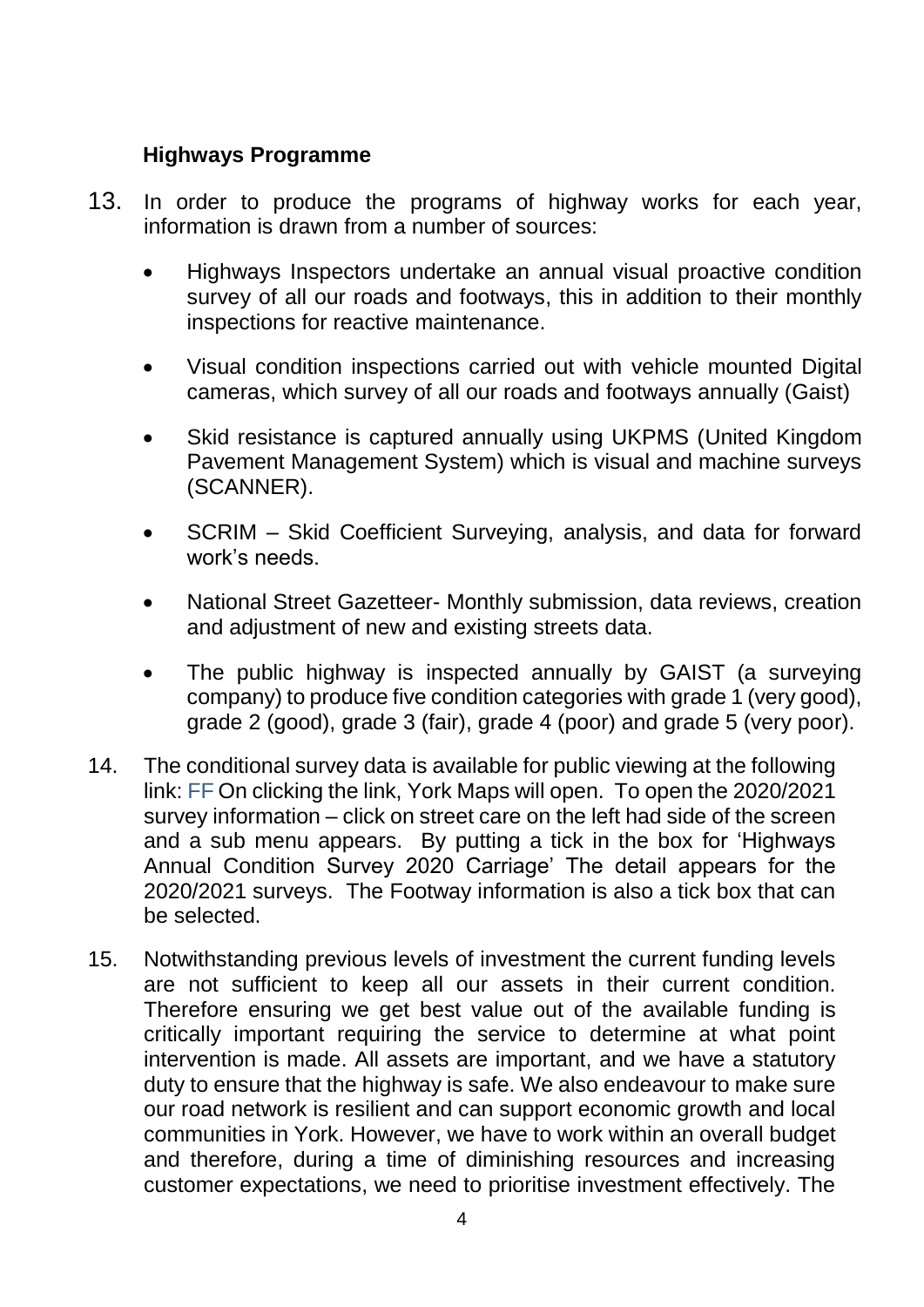methodology used to prioritise investment varies between the asset groups but in all cases, the approach to deciding where to spend our money is primarily risk based. Consideration is also given to the extent of the work required, whether or not the existing arrangement is meeting the needs of highway users, the impact on other highway assets and the practicalities of future maintenance.

- 16. Having assessed the investment needs for each asset group, we consider this in the wider context of the whole highways service as we endeavour to undertake the right repairs at the right time in the lifecycle of all our assets.
- 17. Therefore each road and footway is assessed and given a ranking (score) based on a range of criteria, including footways and roads that are in the poorest condition the service considers factors such as traffic levels, footfall, bus frequency, the proximity of schools, doctors surgeries (etc.) to help us prioritise those routes. Furthermore defects in the cycling margin are prioritised particularly for reactive maintenance. This then informs the decision about how the funding will be spent on those routes that are in the worst condition in terms of maintenance schemes in accordance with the HIAMP.

#### **Treatments**

- 18. To achieve best value we undertake a range of interventions which include but not limited to the following: Reconstruction, Resurfacing, Micro Surfacing, Surface Dressing, Footway Reconstruction including modular and asphalt, Footways resurfacing and Slurry Sealing.
- 19. Surface dressing and thin surfacing such as micro asphalts. These all involve laying a thin layer over the top of the existing road to seal the surface and restore grip, extending the life of the road. They will also rectify surface defects like cracks and potholes, either as part of the treatment process or through pre-patching works done to the more significant defects in advance of the surface treatment.
- 20. Resurfacing usually involves removing and replacing the existing road surface (although it is sometimes possible to lay the new surface on top of the old). Resurfacing differs from a surface treatment by using a thicker layer of material; usually at least 30mm thick and sometimes 100mm or more if several layers of the road are replaced. Resurfacing restores the road surface to a new condition, removing surface problems and most unevenness.
- 21. Reconstruction (Rebuilding) involve digging down to repair or replace some or all of the foundation layers of the road and then putting a new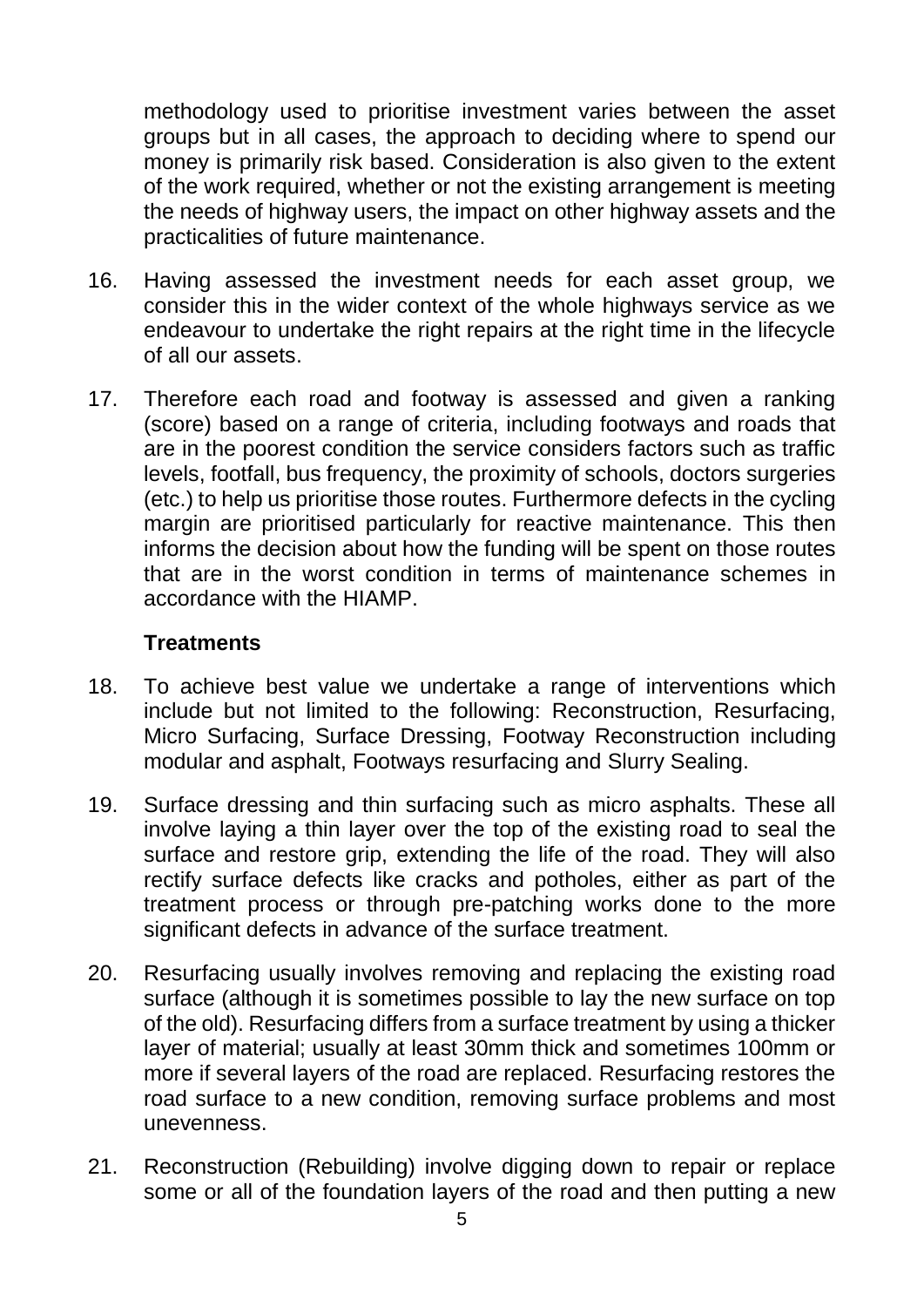surface back on top. Limited areas of reconstruction are sometimes used to solve localised problems as part of a resurfacing scheme

- 22. The majority of our footway surfaces are made of asphalt. The rest of the footway network is surfaced with a range of different materials including paving slabs of various sizes and different styles of block paving. These can be grouped under the general term of 'modular paving'. These modules could be slabs or blocks and might be made of concrete or natural stone. There are a few other materials as well – for instance there are a few footways made of in-situ concrete – but the vast majority of the footway network has either an asphalt surface or a modular surface. The Council have trialled recycled and low carbon materials which are approved for use on the highway. These can be more expensive but the trial will evidence long term effectiveness.
- 23. Footway surface treatments include slurry seals and micro asphalts. Both involve laying a thin layer over the top of the existing footway to seal the surface and extend its life. They will also rectify surface defects like cracks and potholes, either as part of the treatment process or through pre-patching works done to the more significant defects in advance of the surface treatment. Micro asphalt is a thicker two-coat process and can regulate out some dips in the footway.
- 24. Resurfacing involves removing the existing footway surface, whether it is asphalt or modular, and replacing it with a new surface. On an asphalt footway, resurfacing usually involves replacing all the asphalt – usually 75mm to 100mm thick.
- 25. In modular footways, it involves removing the modular paving and either relaying it and replacing broken units or replacing it with a suitable thickness of asphalt.
- 26. Reconstruction involve digging down to repair or replace the foundation layers of the footway and then putting a new surface back on top. Limited areas of reconstruction are sometimes used to solve localised problems as part of a resurfacing scheme.
- 27. Further assessments will be undertaken this year to identify the impacts that have arisen from the long spells of flooding and sub-zero temperatures during the winter 2022-23.This could lead to certain sections of the network accelerating up the ranked scheme list, sections may require intermediate or basic maintenance prior to any long term program intervention. For this work we have a budget allocation of £1.75M which is for all footways and carriageway reactive repairs, see Annex 12.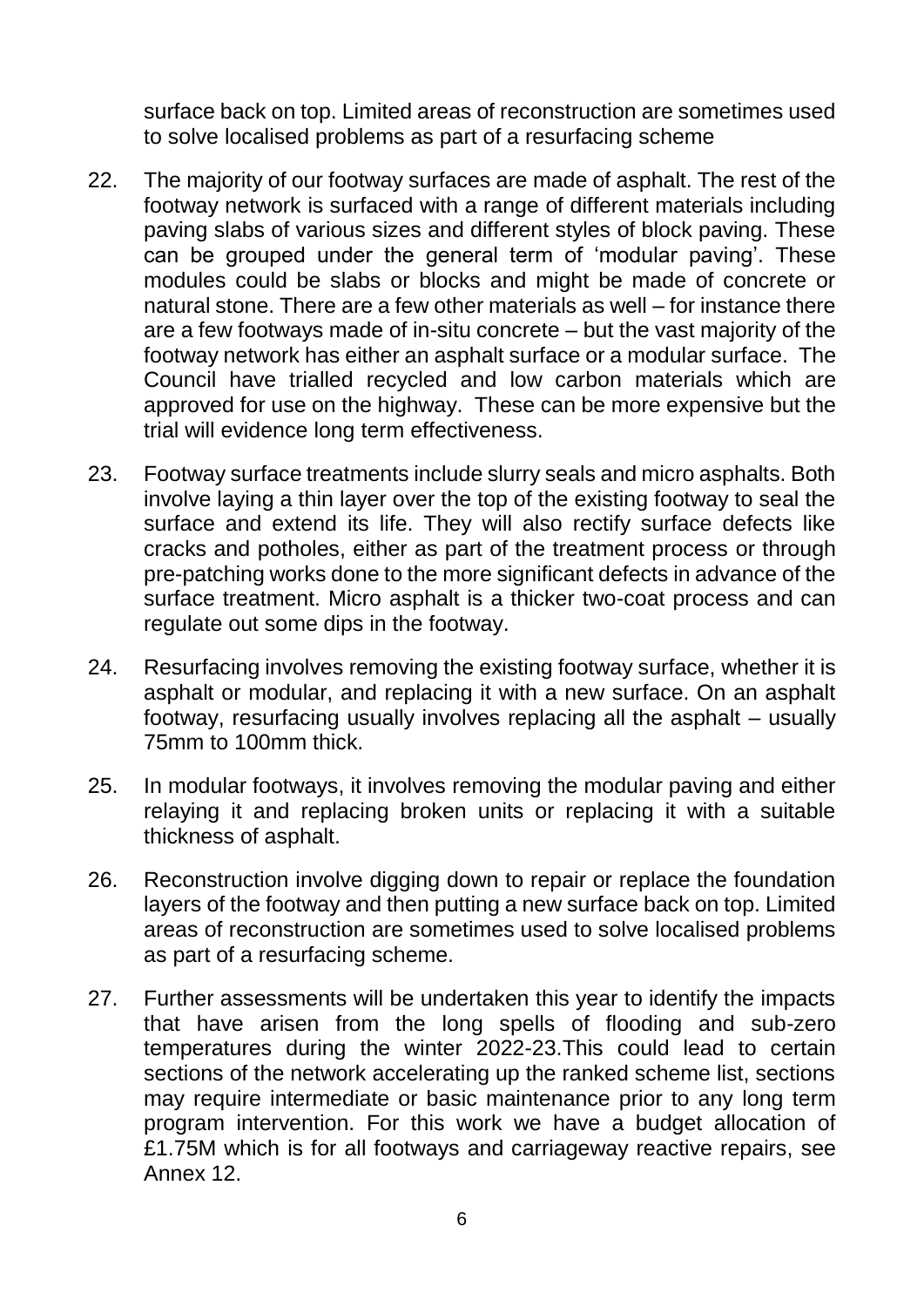- 28. A programme of work for 22/23 is proposed in the following annexes:
	- Annex 2 Large Patching Proactive Programme
	- Annex 3 Carriageway Proactive Programme
	- Annex 4 Footway Proactive Programme
	- Annex 5 Street Lighting Replacement Programme
	- Annex 6 Street Lighting Steel Replacement Programme
	- Annex 7 Street Lighting Concrete Replacement Programme
	- Annex 8 City Walls Structural Conservation Programme
	- Annex 9 Tadcaster Road
	- Annex 10 Drainage Proactive Programme
	- Annex 11 Surface Dressing Proactive Programme
	- Annex 12 Reactive Maintenance Programme
	- Annex 13 Delivery Performance for the financial year 21/22
- 29. A review of the delivery performance for the financial year 22/23 can be viewed at annex 13 attached to this report which also details the schemes which will be carried forward into 22/23.

# **Traffic Signal Asset Renewal (TSAR)**

- 30. £1.2M is allocated from the Maintenance budget of £6,997k to Traffic signal asset renewal. The city's traffic signal estate is monitored in terms of condition and age, resulting in a recorded 'general condition' score for each location. The asset is also evaluated in terms of whether the equipment is deemed as 'life-expired' by the maintenance contractor. The TSAR programme of works is then formed by prioritising those junctions with the worst overall condition score, therefore reducing the down time of the asset and reducing the risk of irreparable failure.
- 31. Where the life-expired assets are no longer in line with current industry standards or government guidance, the replacement asset is designed to fulfil current standards. This often means that the new junctions are not an exact like for like replacement, but instead sometimes also represent a general improvement in safety or other factors.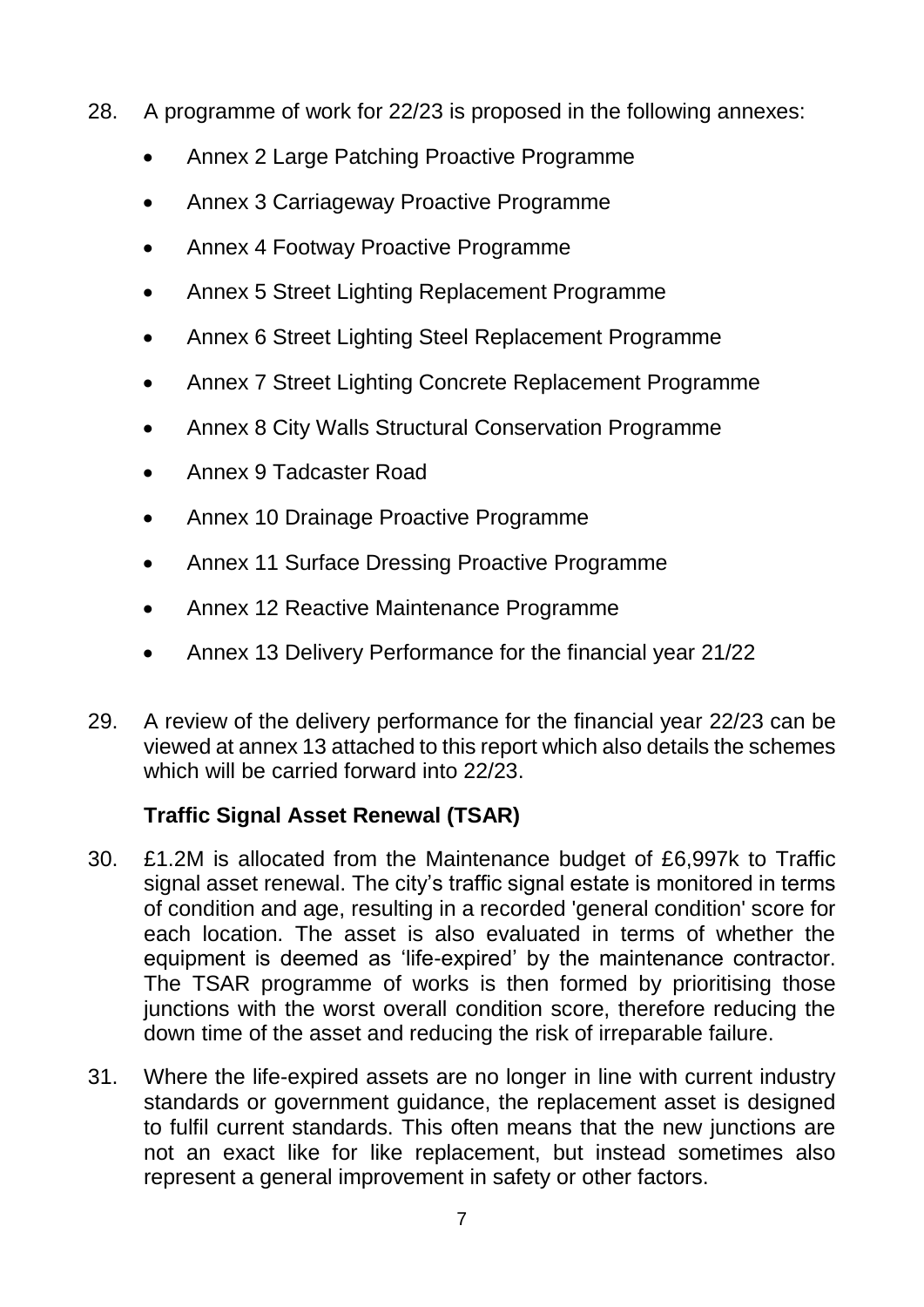#### **Flood Alleviation Schemes including Germany Beck**

- 32. The Germany Beck Flood Alleviation Scheme is currently in development to reduce the impact of flooding to properties in the Fordland's Road community in Fulford. The scheme will also remove the risk of flooding to Fordland Road maintaining a vital access route into the area and to further enhance the flood risk management improvements to the A19. The design and approval of a solution are currently being delivered, the holistic scheme will incorporate a culvert pumping station to isolate high river Ouse flood flows and through pump Germany Beck flood flows maintaining low levels in the watercourses during periods of flooding.
- 33. £2m of CYC capital funding has been targeted towards the scheme to support £0.5m of funding previously targeted to provide flood protection measures for Fordland's Road.
- 34. £1.5m CYC capital funding has been made available to work with the Environment Agency Flood Alleviation Programme and support the delivery of wider outcomes in the city. A formal paper will be developed to endorse the targeting of funding but this is recommended to be split between the Germany Beck Flood Alleviation Scheme (£1m) and improvements to the defences at Peckitt Street/Tower Gardens (£0.5m). The funding package to deliver the whole life funding costs for the project (£4.871m) will be completed from external funding from the Environment Agency.

#### **Ward Investment Programme**

- 35. Highways invest an annual contribution of £250k into local initiatives which has been very popular with members since it was introduced. It provides a good way for involving members in the prioritisation of local works, and has offered funding opportunities for projects that would not have otherwise been possible given budget constraints.
- 36. Street Lighting –There are approximately 23,000 street lights of various heights and construction of which 21,600 are steel and 1400 concrete columns. A substantial percentage of the steel columns are age expired, and all remaining concrete columns are expired.
- 37. For this year's column replacement programme see Annex 5.
- 38. The Council have invested capital funding in the street lighting service to carry out a risk based street lighting column replacement programme. The service has replaced 4340 concrete columns over the last five years. The replacement new steel columns have a 35 year life expectancy and they are all fitted with an energy efficient LED lanterns. There remains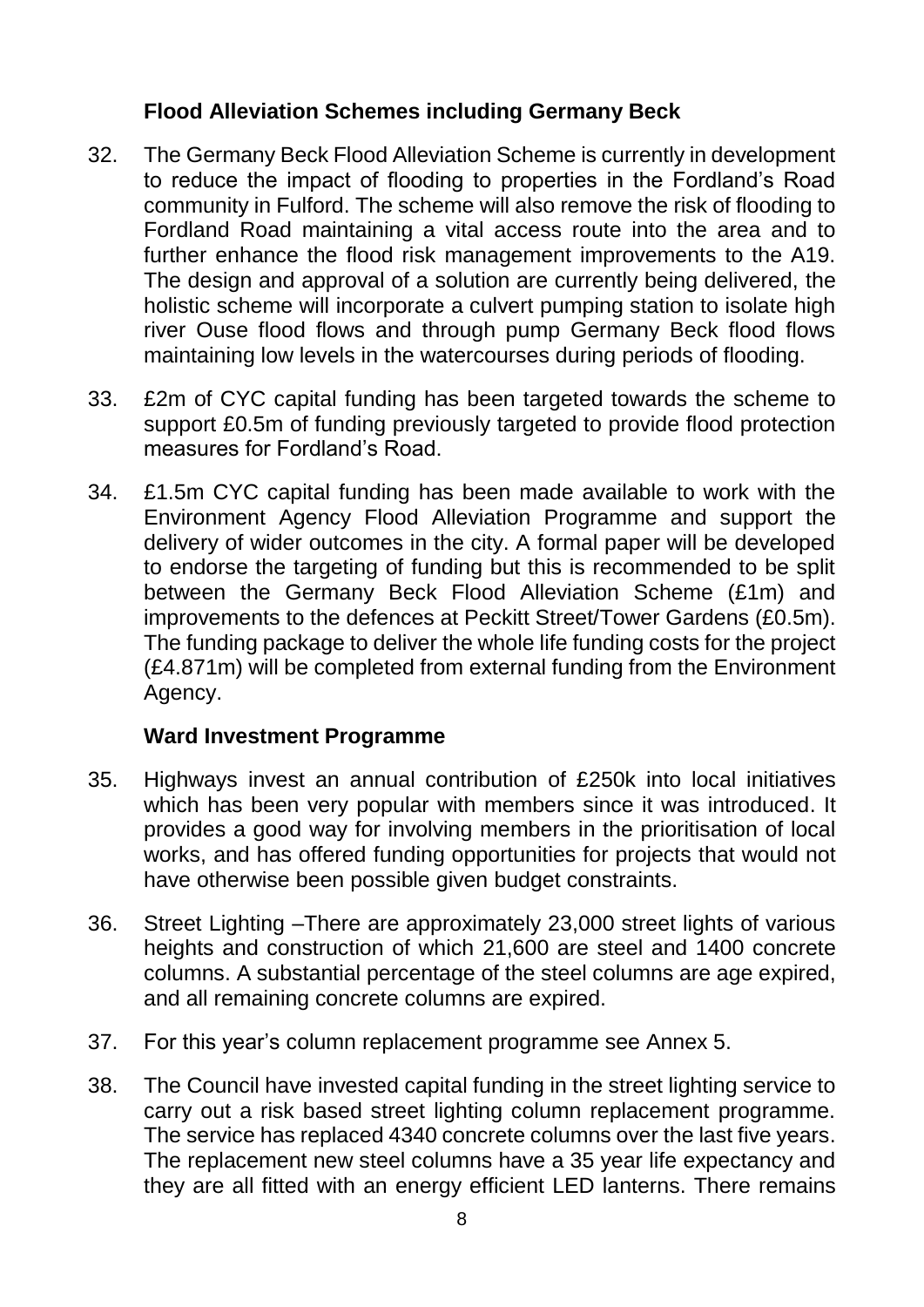1400 concrete columns to replace on the programme, and with the current level of funding this will take approximately a further 4 years to remove all concrete columns from the inventory.

- 39. See Annex 7 for this year's concrete column replacement locations.
- 40. Additional to the concrete column replacement is the management of steel column failure, Street lighting columns all have manufacturer's recommended serviceable life in years. There remains a number of City of York council's steel street lighting assets which are past this service date and therefore they are being managed on an annual program of structural testing for these steel assets. Over the last five years the service has replaced 1184 steel columns due to structural failure identified at test stage. This year @2700 due to test with an estimated failure of 3 % of those tested.
- 41. The steel Column structural failure replacements are being replaced on an individual basis. This programme is a reactive programme based on the annual testing reports. This replacement programme is different to the concrete column replacement programme where all the assets in the streets are changed.
- 42. There are a small number of the steel columns which have been historically repaired, these repairs render the columns unsuitable for structural testing at the points of the column which are prone to deteriorate. These assets are inspected visually.
- 43. In addition to the street lighting structures are none illuminated steel sign posts, these have manufacturer's recommended serviceable life in years at date of manufacture. The team are capturing the number of assets in the public highway and assessing their condition on an annual program of structural testing.

#### **Drainage Investment**

- 44. The highway drainage asset is critical to ensuring the controlled removal of water from the carriageway to allow customers to use it safely. The impact that failure of the drainage assets can have on our highway, including wider transport infrastructure and private property is significant.
- 45. The Highways Act 1980 empowers highway authorities to construct and maintain drainage systems to remove surface water from the highway. More recently, the Flood and Water Management Act 2010 gives local authorities a role for the management of local flood risk.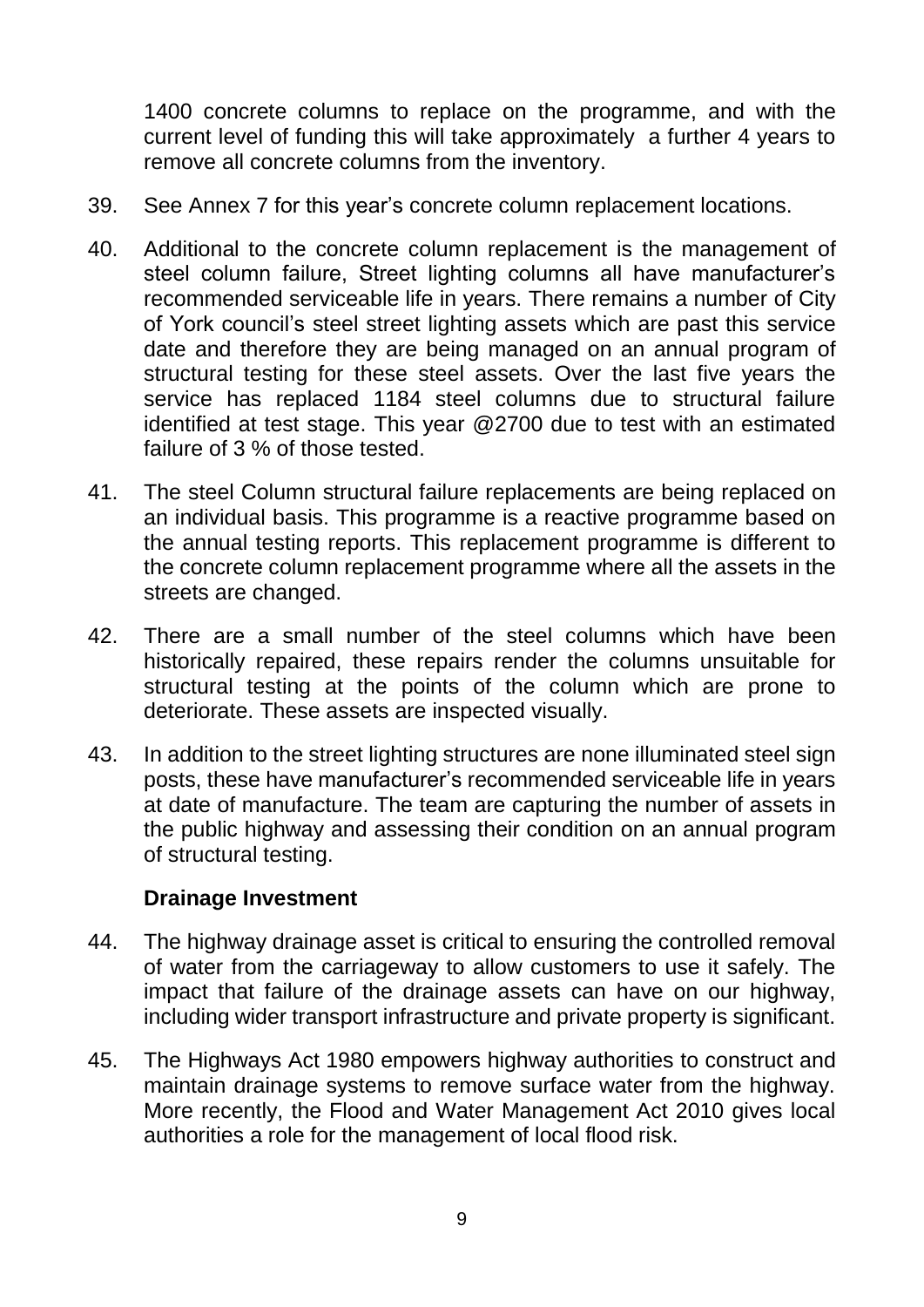- 46. The biggest challenge in managing our highway drainage and local flood risk is in some cases the location and condition of highway drainage assets are far from understood which presents real challenges in making the case for significant investment. Highway drainage assets across York have therefore had targeted investment where problems are known to exist. This makes proactive drainage project much more difficult and therefore our approach to maintaining highway drainage assets is largely reactive. This is costly and does not address the issue of needing to understand where to invest to halt the deterioration.
- 47. The drainage and flood risk team have commenced building our understanding of the drainage asset by undertaking a series of targeted inventory surveys in areas at risk of local flooding. We are working to coordinate maintenance activities across our teams and drainage assets whilst collecting on-the-go inventory and condition data for use in the future. This will improve the performance of this critical asset in the short term and begin to set the building blocks in place for future programmes of prioritised maintenance.
- 48. The Council is investing capital funding in the structural maintenance of our highway drainage system. Our teams are prioritising the known defective drainage assets across the City, targeting the cause of the drainage issues rather than just the symptoms. This investment will have a positive impact on the highway infrastructure, especially carriageways which often suffers from accelerated deterioration as a result of failing drainage systems.
- 49. We are improving our knowledge of drainage infrastructure across the City to develop capital schemes. These schemes will demonstrate evidence based decisions on drainage improvements, enabling us to bid for capital funding under the Department For Transport (DfT) Challenge Fund, and meet the requirements for the DfT Incentive Fund.
- 50. The schemes identified for this year's programme have been highlighted in Annex 10

#### **Tadcaster Road Investment**

51. In June 2020 the Council was successful in receiving £5M funding allocation via the DfT's Local Highways Maintenance Challenge Fund. The total allocation will equate to £6m including the Council's direct contributions on this section of the highway. The funding will allow the Council to carry much needed wholesale maintenance investment works on one of its core strategic routes. The scheme the Council plan to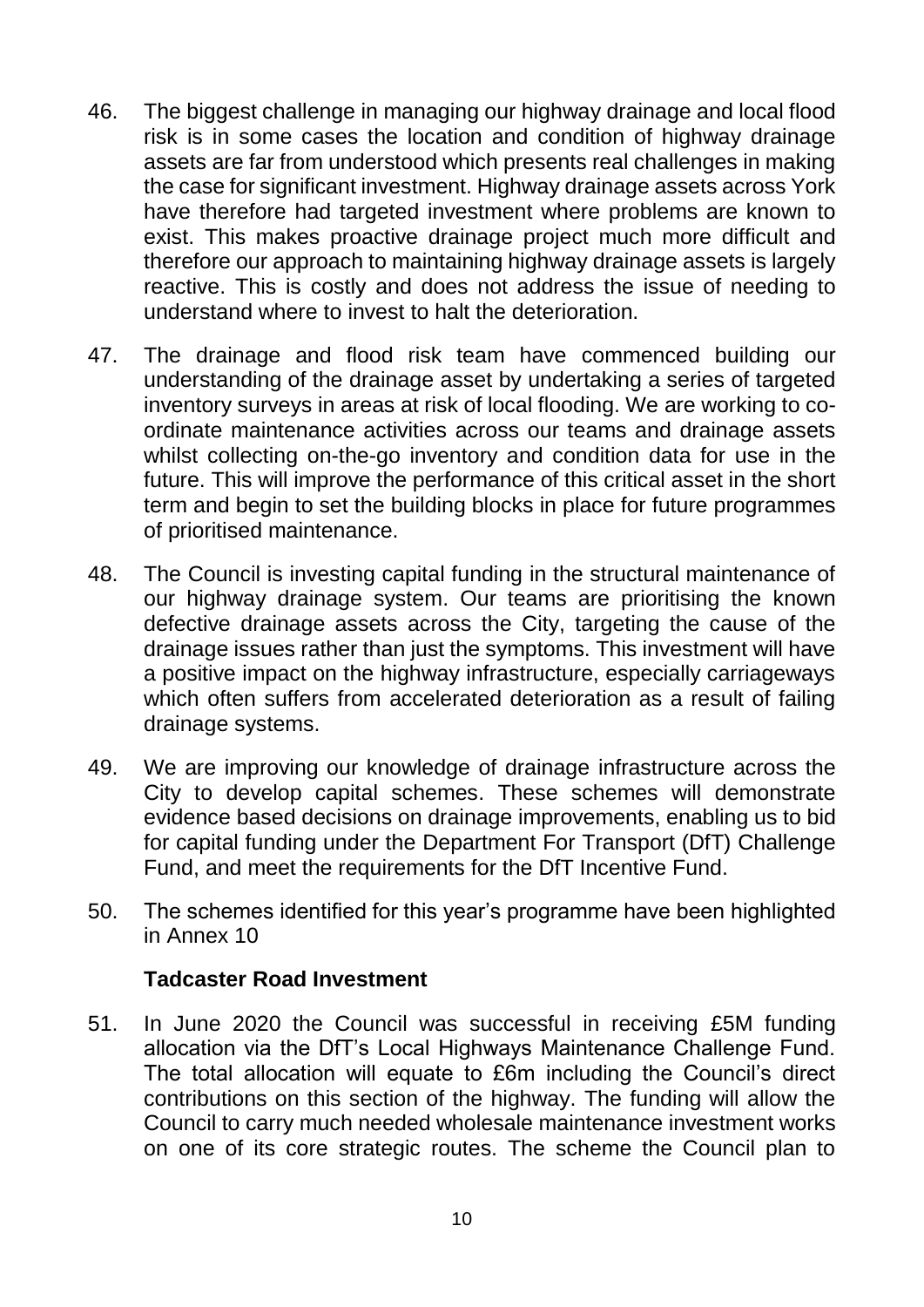implement will include for carriageway and footway upgrade drainage repairs, replacement, and improvements.

52. The progress report for Tadcaster Road can be viewed in Annex 9

## **City Walls Investment**

- 53. York City Walls are a key symbol of the city. The City Walls attract in excess of 1million users annually, and are enjoyed by residents and visitors. Protecting the integrity of this asset for users and for the image of the city is a critical objective.
- 54. The service appointed a Bar Walls manager in 2019. This appointment has allowed the service to commence a regular condition survey of York City Walls. The inspections have identified a number of priority locations which have been added to the priority programme. The programme has works planned across a number of financial years. Some of the identified areas require further monitoring to gather the evidence required to inform the restoration plan. Some of these monitoring sites may take up to a year to complete. The aim of this small delivery team is to remain flexible enough to direct resource to where the need is greatest.
- 55. The location of the programmed works for 2022/23 can be viewed in Annex 8
- 56. The development of the city walls conservation and asset management plan is due for delivery shortly.

### **Highways Structures**

- 57. Completed schemes in 2021/22 and proposed schemes for 2022/23.
- 58. Work carried out in 2021/22 was the organisation of vegetation removal at Ouse Bridge, a Special Inspection at New Earswick Link Road, an options report for Traffic Management requirements for the proposed major maintenance works at Lendal Bridge and the Principal Inspections of Lendal, Skeldergate and Millennium Bridges.
- 59. Team have also been carrying out design work for Rawcliffe Ings (joint replacement and kerb drain refurbishment) and Millfield Railway (bearing replacement and joint replacement). Team have developed a replacement/revised layout weight restriction signage scheme for Strensall Bridge and undertaken a provisional signage layout at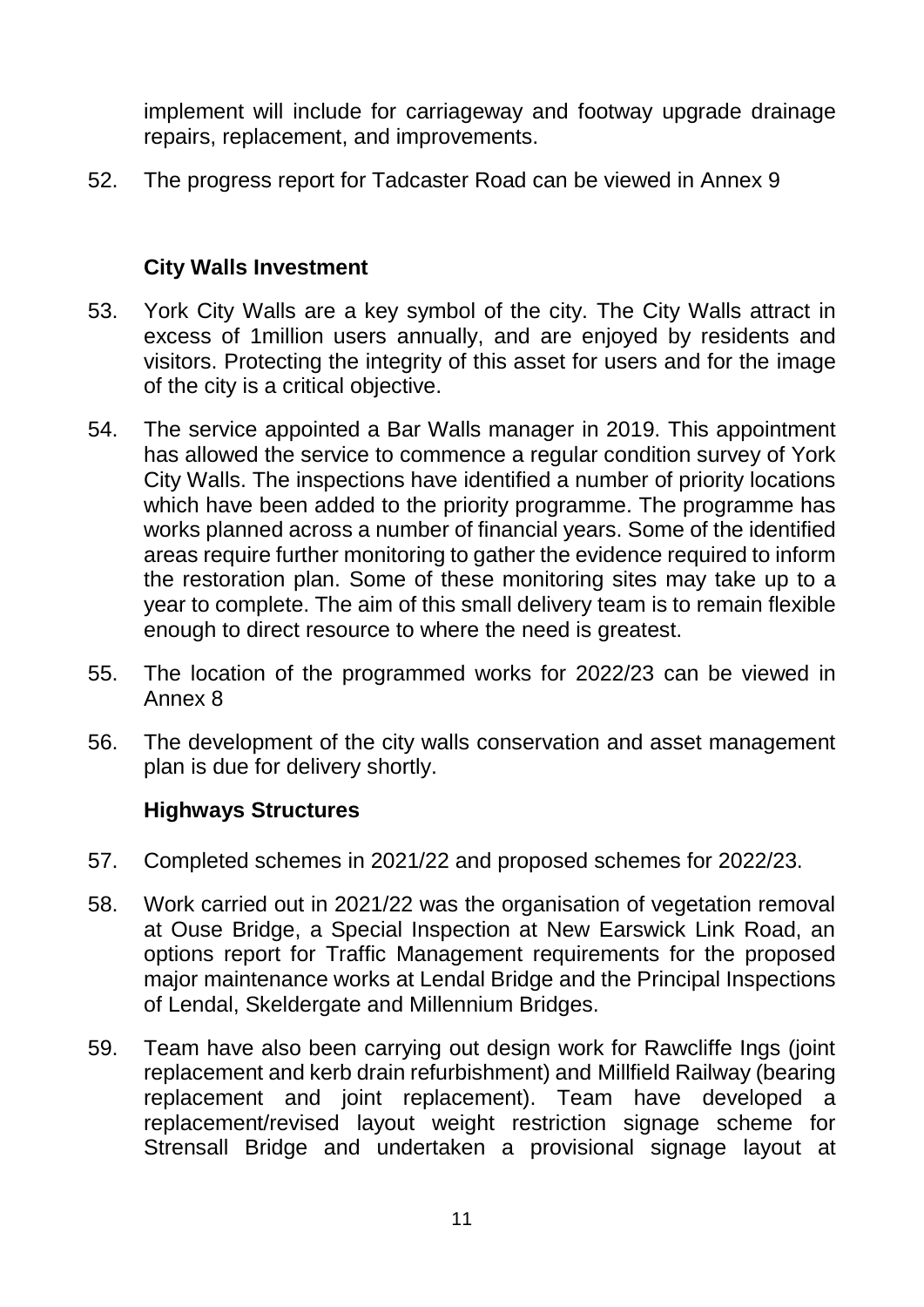Bishopthorpe Bridge. NYCC have undertaken the General Inspections for all CYC's bridge assets.

- 60. Planned work to be carried out by team in 2022/23 are the Principal Inspections of 3 No. railway structures (Bondhill Ash Road Bridge, Creighton Bridge and Strensall Footbridge), CYC currently organise the Principal Inspections of about 25 of their structures at a nominal 6 year interval. Team can provide estimates for any future PI's as and when required.
- 61. Team schemes for 2022/23 are Millfield Railway joint and bearing replacement, Rawcliffe Ings joint and kerb drain replacement and Millennium Bridge movement monitoring.
- 62. Potential work will the Principal Inspection of Piccadilly Bridge and design work for the major maintenance works at Lendal Bridge.
- 63. Schemes that require attention are a spall and water seepage at Skeldergate Bridge, routine cleaning of drains at Scarborough Footbridge and ramps, possible new asset at Carr Drain (possible confined space) and timber repairs at Dauby Lane Footbridge.
- 64. Team wants to close out the undeserved low Bridge Condition Index (BCI) scores due to elements not being accessed on a number of the General Inspections. General Inspections of all structures to be carried out by WSP (a consultancy) or NYCC (North Yorkshire County Council).
- 65. There a number of ongoing AIP's:
- 66. Castle Gateway project 1 new bridge over the River Foss adjacent to Castle Mills Bridge, AIP (Approval in Principle) not yet signed off (14/1/22) but a draft document has been commented upon.
- 67. York Outer Ring road
	- Clifton Moor Underpass AIP approved on Thursday 20 January 2022.
	- Westfield Beck AIP not currently in development. However a preference for a straight extension of the existing culvert.
	- Haxby Railway Bridge Eastbound AIP approved on Thursday 20 January 2022.
	- Haxby underpass east / west existing. Modifications to the ends of the existing structures will require AIP and appropriate certification ie design and construction certificates.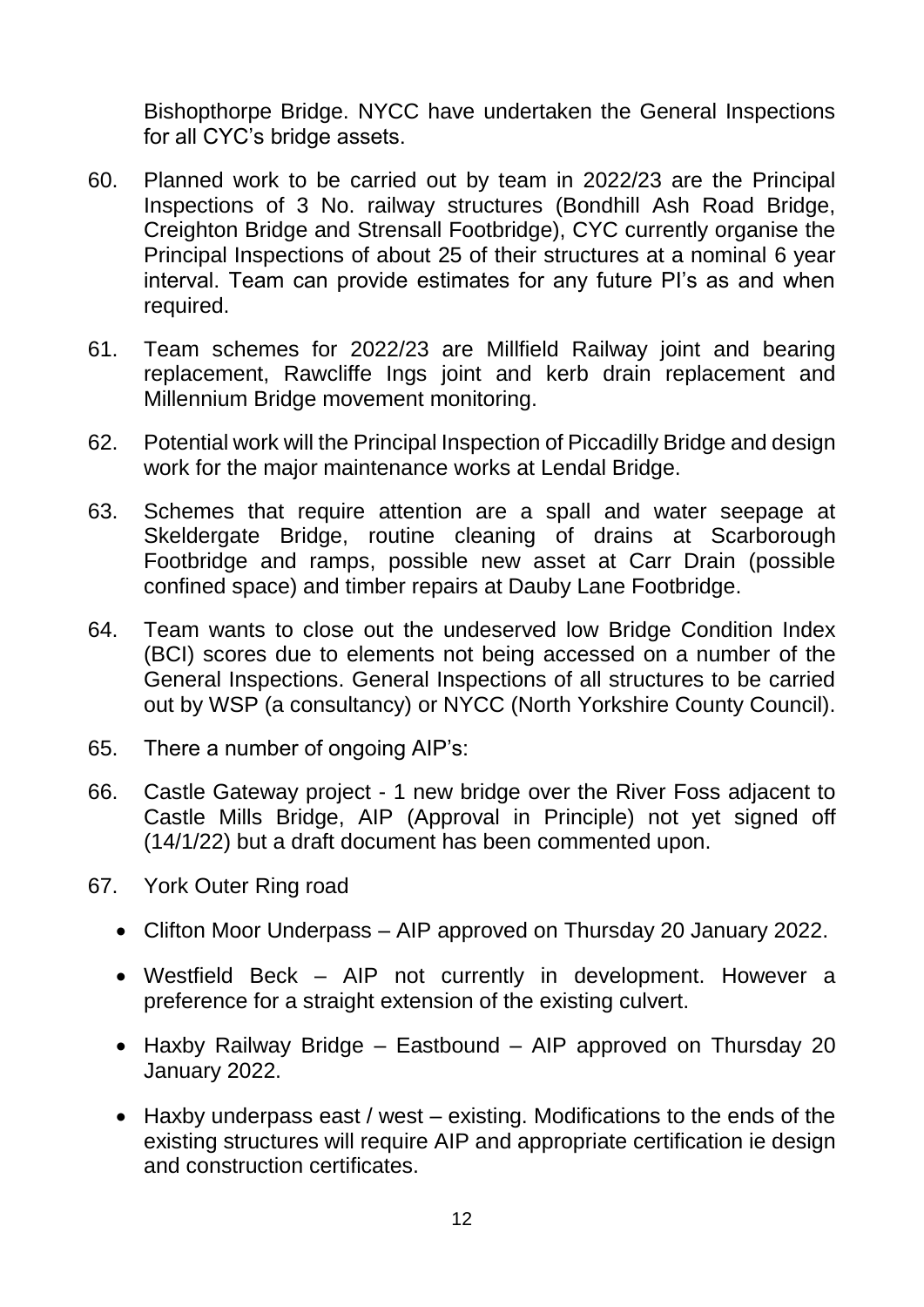- 68. Gap Analysis Reports for all CYC's bridge assets Report for each of CYCs structures stating where we currently are regarding Principal Inspections, General inspections, assessed capacity, structural reviews and risk and compare this with where we need to be with respect to the Code of Practice for Well-Managed Highway Infrastructure.
- 69. The 22/23 budget for the Highways Structures programme was as follows:

| <b>Scheme</b>             | <b>Budget</b><br>£1,000s |  |  |
|---------------------------|--------------------------|--|--|
| <b>Bridge Maintenance</b> | 515                      |  |  |
| Lendal Bridge             | 1,100                    |  |  |
| Total                     | 1,615                    |  |  |

70. The Lendal Bridge funding has been carried forward to 22/23 as the scheme would not be progressed in 21/22, so there is now £515k available in 21/22. The total spend in 21/22 is £128k (£68k comms + £60k actual spend).

### **Consultation**

71. If Ward Councillors have concerns about the programme these can be raised with the team. Where possible existing schemes will complement agreed ward schemes. If issues arise these will need to be considered by Executive Member for Transport

### **Corporate Priorities**

72. Through the proposed measures the Directorate of Economy & Place supports delivery of the Council Plan around most notably the outcomes around world class infrastructure, getting around sustainably and the essence of this report is about being an open and effective council.

#### **Implications**

### **Financial Implications**

73. This report provides further breakdown of the budgets approved by Budget Council. The capital funding is shown in Annex 1. The highway maintenance service will be provided in accordance with the prescribed budgets.

### **Human Resources (HR) and other implications**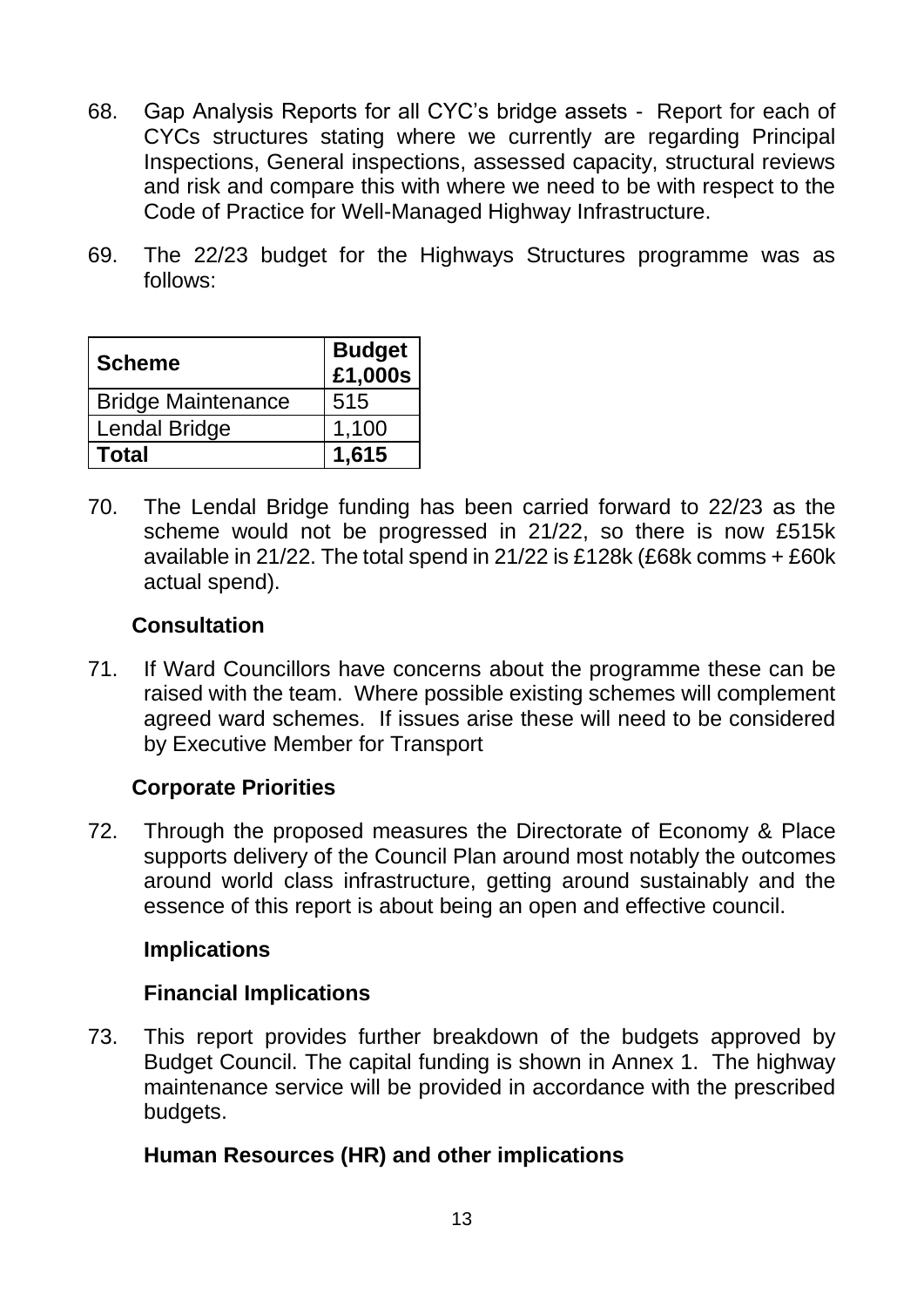74. There are not any HR implications due to the decreased capital budgets.

## **Equalities**

75. This report has taken into consideration the impact of the Council's Equality Strategy when recommending the proposed budget allocation and highway maintenance operations. Equalities Impact Assessment (EIA) is addressed in the global budget saving assessment.

## **Legal**

76. The Council has a statutory duty to carry out highway maintenance under Section 41 of the Highways Act 1980 and this report sets out the proposals and budgets to allow this to happen in the forthcoming financial year.

## **Crime and Disorder**

77. There are no crime and disorder issues.

## **Information Technology (IT)**

78. There are no IT implications in this report.

## **Property**

79. There are no property implications.

### **Other**

80. There are no other implications in this report.

### **Risk Management**

- 81. In compliance with the Council's risk management strategy, the main risks that have been identified in this report are:
	- Strategic Risks, arising from judgements in relation to medium term goals for the service
	- Physical Risks, arising from potential underinvestment in assets
	- Financial Risks, from pressures on budgets
	- People Risks, affecting staff if budgets decline
- 82. Measured in terms of impact and likelihood the risk score for all of the above has been assessed at less than 16. This means that at this point the risks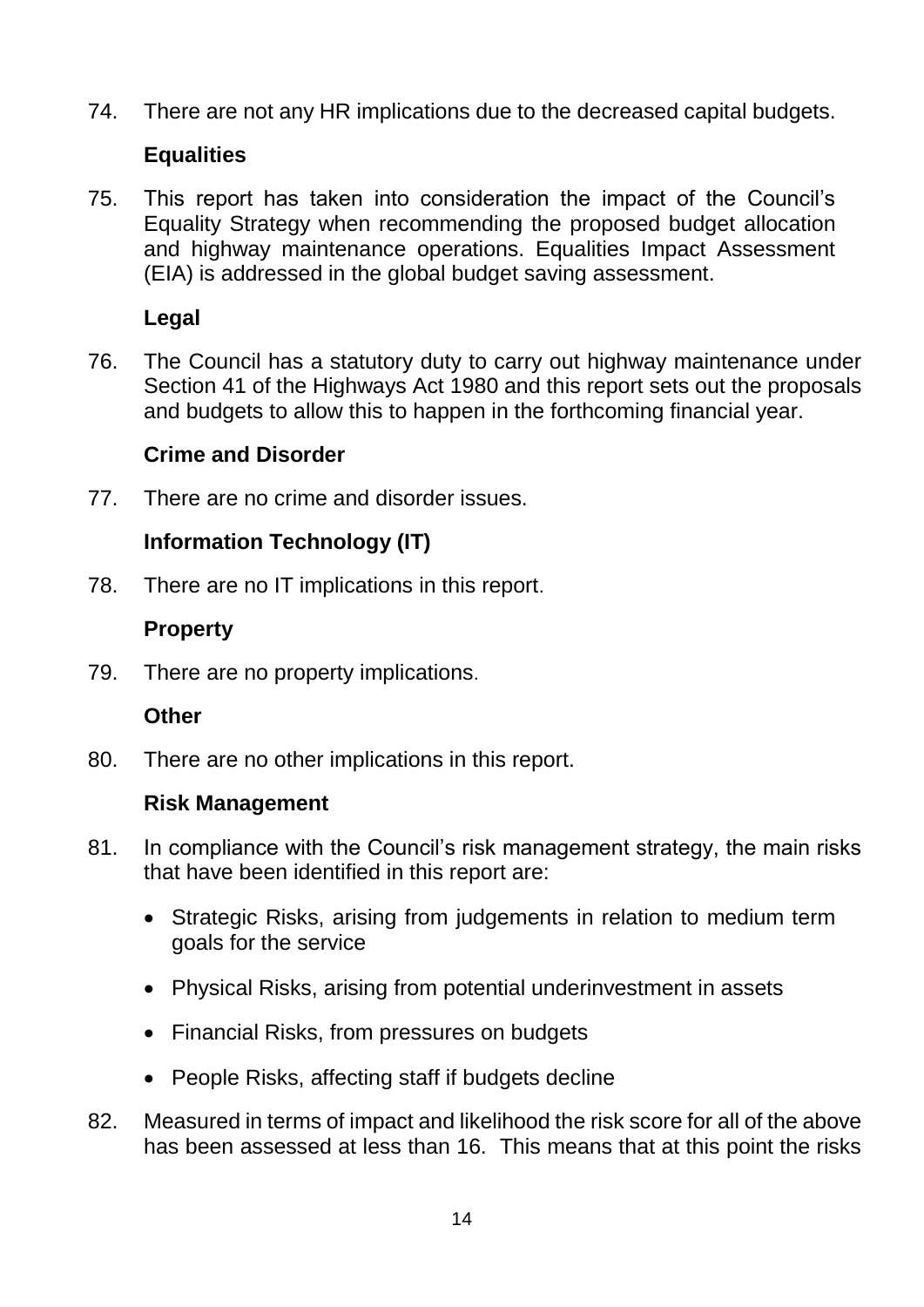need only to be monitored, as they do not provide a real threat to the achievement of the objectives of this report.

#### **Recommendations**

- 83. Director of Economy & Place is recommended to:
	- (i) Approve the allocation of budgets for 2022/23
	- (ii) Approve the implementation of the proposed programmes

**Reason:** To ensure delivery of all highway maintenance services in an efficient and cost effective manner.